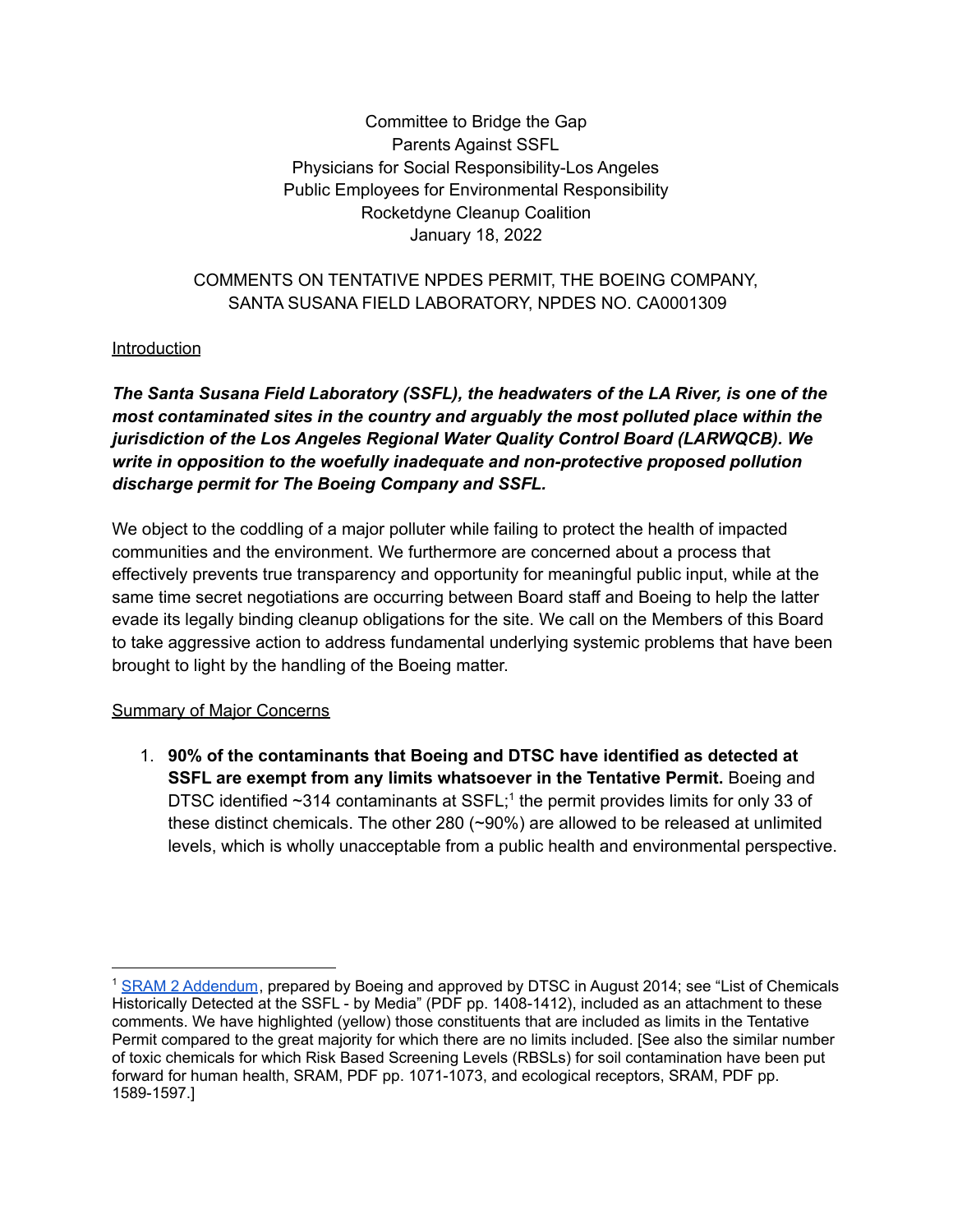- 2. Of the limits that are in the existing permit, nearly one quarter are proposed to be changed in the new permit. <sup>2</sup> **Of those proposed changes, 95% either weaken or fully eliminate the limits in the existing permit**. 3
- 3. **Two of the primary outfalls (001 and 002) have no enforceable numeric limits whatsoever.** Instead, "benchmarks" apply, the breach of which does not constitute a violation and for which no fines can be issued. One of these outfalls (002) with no enforceable limits is the location of the largest number of exceedances in the last several years. (The benchmarks are identical numerically to the enforceable limits, but don't trigger violations or fines.)
- 4. **Even though the Reasonable Potential Analysis (RPA) identified seven unique chemicals that should be** *added* **to the permit (for a total of ten new limits given their presence at multiple groups of outfalls), the Tentative Permit fails to add them.** [Although the Tentative Permit (F-34) claims that the reasons for refusing to add the new toxic constituents found by the RPA is detailed in Section 4.4, there is no such discussion found therein.]

| <b>Outfalls</b> | <b>Constituents Triggering</b><br><b>Reasonable Potential</b> | <b>RPA Result -</b><br><b>Need Limit?</b> | <b>Water Board</b><br><b>Establishes Limit?</b> |
|-----------------|---------------------------------------------------------------|-------------------------------------------|-------------------------------------------------|
| 001, 002,       | <b>Benzidine</b>                                              | <b>Yes</b>                                | <b>No</b>                                       |
| 011, 018        | 3,3'-Dichlorobenzidine<br>$4,4'$ -DDE                         | Yes<br>Yes                                | <b>No</b><br><b>No</b>                          |
| 003, 004,       | Selenium                                                      | <b>Yes</b>                                | <b>No</b>                                       |
| 005, 006,       | <b>Asbestos</b>                                               | Yes                                       | <b>No</b>                                       |
| 007, 009,       | Pentachlorophenol                                             | Yes                                       | <b>No</b>                                       |
| 010             |                                                               |                                           |                                                 |
| 008             | Arsenic                                                       | Yes.                                      | <b>No</b>                                       |
|                 | <b>Benzidine</b>                                              | Yes                                       | <b>No</b>                                       |
|                 | 3,3'-Dichlorobenzidine                                        | Yes                                       | <b>No</b>                                       |
|                 | $4,4'$ -DDE                                                   | Yes                                       | <b>No</b>                                       |

*Citation: SSFL Tentative RPA Analysis, Outfalls 001, 002, 011, 018, pages 9-12. Tentative RPA Analysis, Outfalls 003, 004, 005, 006, 007, 009, 010, pages 9-12. Tentative RPA Analysis, Outfall 008, pages 9-12. (RPA Analyses provided by LARWQB staff member Doung Trinh, on Friday, Jan. 14, 2022, in response to a request by Alex Dodd on Jan. 12)*

*See also Tentative NPDES Permit, Attachment F, pages F-34 - 35*

<sup>&</sup>lt;sup>2</sup> Final Limits [Comparison](https://www.waterboards.ca.gov/losangeles/board_decisions/tentative_orders/individual/npdes/Boeing_Santa_Susana_Field_Lab/2022/Final%20Limits%20Comparison%20Table_TentReqts.pdf) Table, released by Board staff in early January 2022 upon request by Melissa Bumstead for identification of changes proposed in the Tentative Permit. (This is based on counting the same chemical multiple times if there is a limit for it at different groups of outfalls and/or if there is a limit both for concentration and for lbs/day.)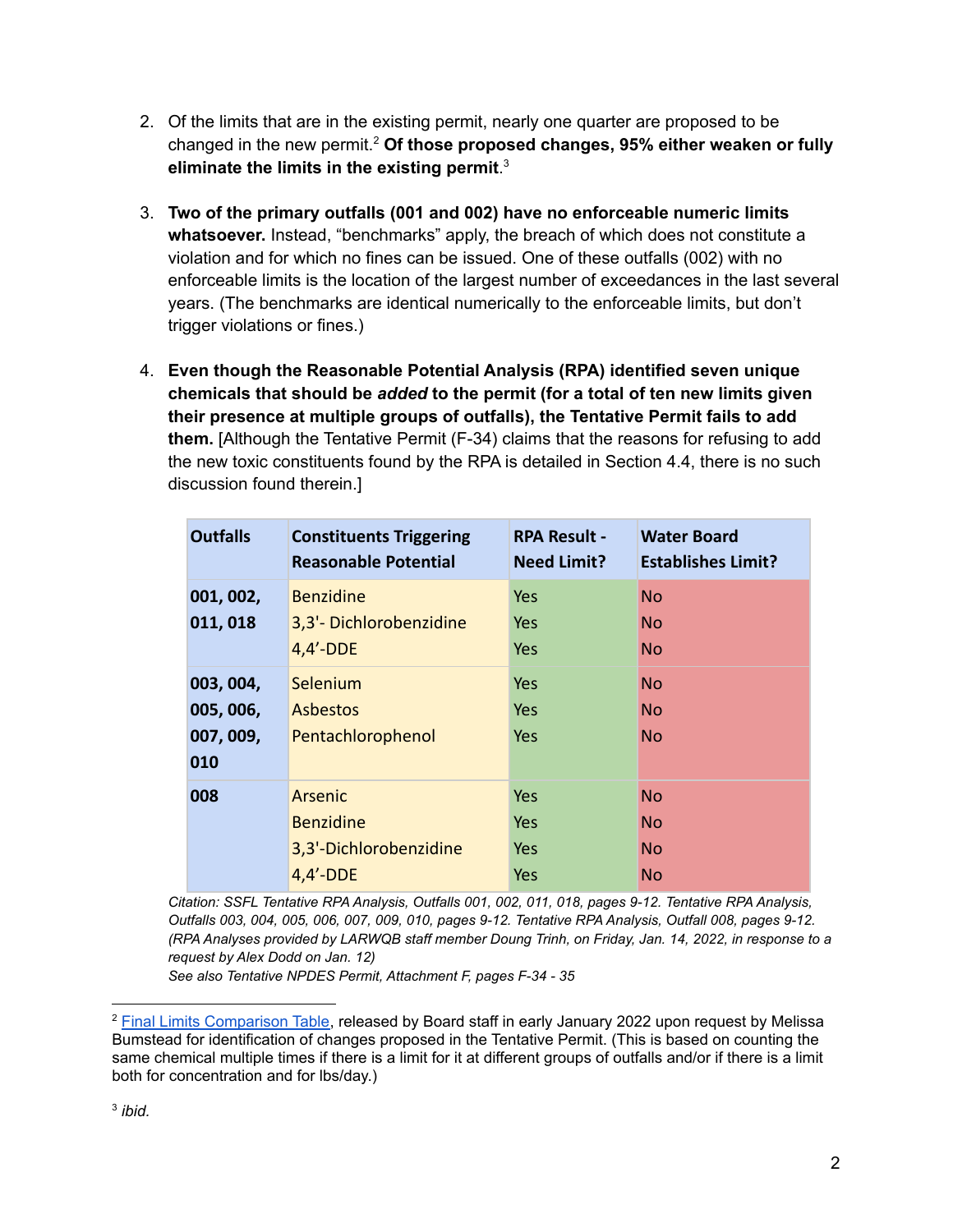- 5. **The Board staff, without opportunity for public comment, waived virtually all of Boeing's fines for its violations of permit limits after the 2018 Woolsey Fire,** arguing that it was an act of God and Boeing and the other SSFL RPs had no responsibility for the violations. However, had Boeing lived up to its obligations under the cleanup agreement to complete soil cleanup by 2017 (which it hasn't even begun), there would have been no violations in 2018. Furthermore, had the fire station that had long been located within a few hundred feet of the starting place for the fire not been torn down and nearby fire hydrants and piping not removed before the fire, and had Boeing's remaining ancient fire engine at the site entrance not broken down before getting to the fire, the fire may never have spread beyond an acre.<sup>4</sup>
- 6. **The Tentative Permit fails to disclose a scandalous aspect of a major action by Boeing, allowed by Board staff, that re-routes much of the contaminated surface water flow at the site to unlined ponds such as the Silvernale Reservoir, where contaminated water infiltrates into the groundwater, contaminating it further.** While some of the polluted water in the unlined ponds is removed to prevent overflow and partially treated for release down surface drainages, much of the contaminated water remains in the unlined ponds and pollutants thus seep into the aquifer. [Also of concern is that the partial treatment for what water is taken out of the pond(s) appears not capable of removing most of the toxic chemicals that have been detected at SSFL.] Trying to reduce Boeing fines for surface water contamination discharges by instead allowing it to discharge into and further pollute groundwater is deeply troubling.
- 7. **The Tentative Permit removes a series of "dry weather" limits**, asserting that dry weather discharges will now be prohibited because Boeing intends to reinject water from the Groundwater Extraction Treatment System (GETS) rather than release it into drainages. However, the Tentative Permit (pp. 10, 17) defines "wet weather" as "days when the maximum daily flow in the Los Angeles River is equal to or greater than 500 cubic feet per second (cfs)." As best as can be determined from the permit, however, Boeing, during periods that don't meet that definition, removes some of the water from the unlined Silvernale Reservoir (and perhaps other ponds as well) and releases it into surface drainages leading to outfalls so as to keep the ponds having a capacity to receive additional water during subsequent times when there may be heavy rains. **The removal of the dry weather limits is thus inappropriate.**
- 8. **Filtering samples is apparently allowed for many constituents, which can artificially reduce the measured values. A great many of the potential pollutants**

<sup>4</sup> See Hirsch, Caine, and Ford, "The Santa Susana Field Laboratory and the Woolsey Fire: Migration of Contaminants" and Hirsch, Pomerantz, and Caine, "The Santa Susana Field Laboratory and the Woolsey Fire: Could the Fire Spread Have Been Prevented?", both January 8, 2020, attached hereto.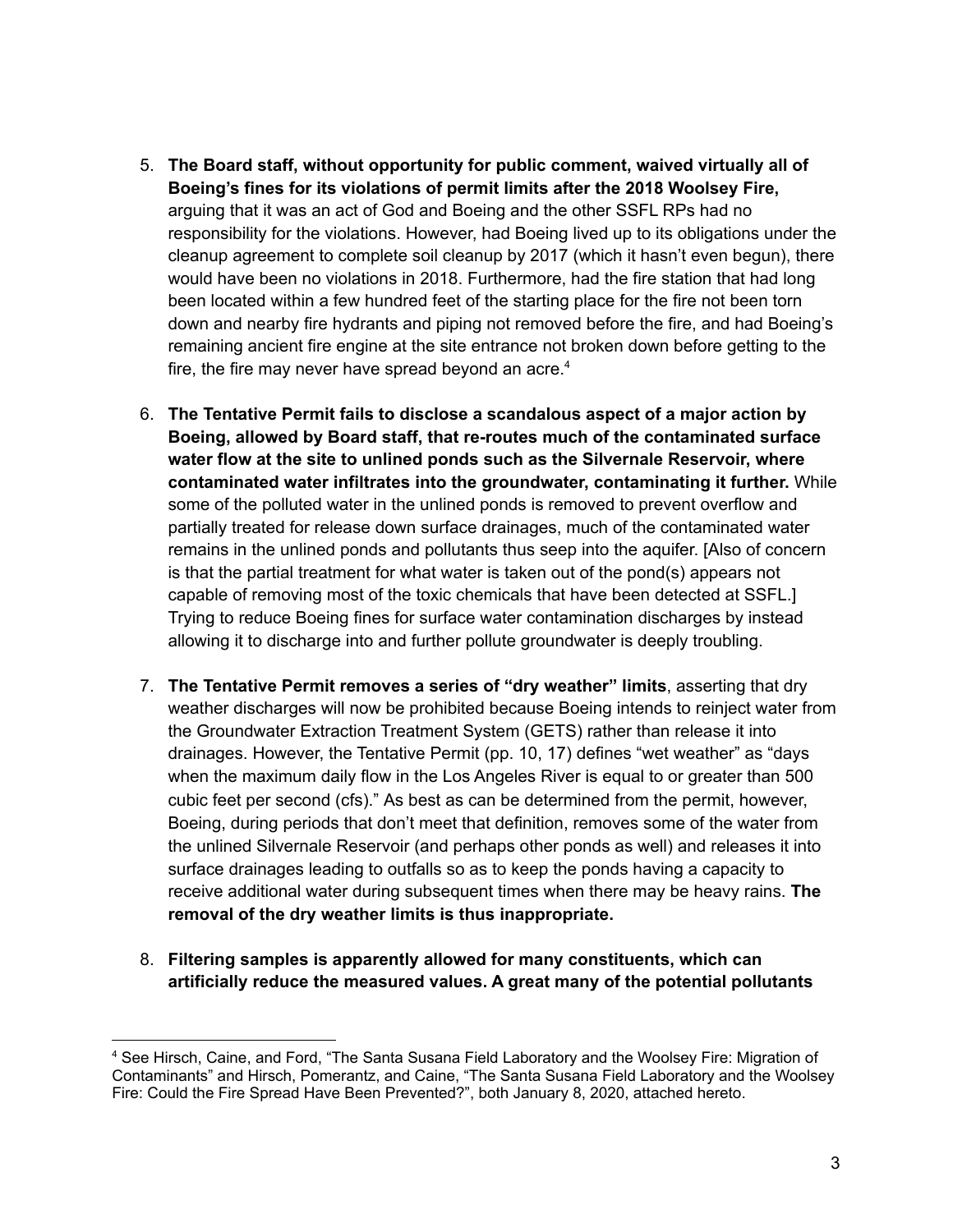**are not required to be measured at all, and the monitoring frequency for many pollutants is a single sample per year, grossly inadequate.**

- 9. **The Tentative Permit does not disclose that Regional Board staff have been engaged in secret negotiations with Boeing and DTSC over Boeing's desire to walk away from much of its obligations to clean up the contaminated soil and its objections to restoring the contaminated groundwater.** Those entities with an interest in and long history of trying to assure the cleanup agreements are carried out, such as the Counties of Ventura and Los Angeles, the City of Los Angeles, and groups such as ours are frozen out of these secret negotiations aimed at gutting cleanup requirements.
- 10. **At the core of all of this is that there are legally binding cleanup agreements that require a full cleanup of the contaminated soil and a permanent remedy in place to restore the contaminated aquifer, and the Responsible Parties (RPs) have failed to carry out their obligations**. The entire issue of pollution discharge limits being violated would not be occurring if the source of the contamination had been cleaned up by 2017 as promised. The Board should make clear it strongly supports those clean up agreements, will not tolerate any action that further delays or weakens those obligations, and will vigorously use its authority to issue fines and take other actions to enforce pollution limits. Further weakening the permit, as proposed here, can only remove incentives for Boeing to comply with the cleanup agreements, and the public and environment will remain perpetually at risk. *The Regional Board should pass a resolution directly calling on DTSC to rigorously and completely enforce the 2007 and 2010 agreements, end the long delays, and for the RPs to stop resisting their cleanup commitments.*

### Background<sup>5</sup>

A former nuclear reactor testing facility, SSFL housed ten reactors, a plutonium fuel fabrication facility, and a "hot lab" for dismantling highly irradiated nuclear fuel shipped in from around the country. At least four of those reactors suffered accidents, including a partial nuclear meltdown in 1959 that released radioactivity into the environment for weeks. None of the reactors had a containment structure, as required for modern reactors to prevent radioactive releases in case of accident. Plutonium was released from the fuel fabrication facility into the environment, and there were radioactive fires in the hot lab that similarly released radioactivity. Radioactive wastes were illegally burned for decades in open-air "burn pits," with clouds of contamination released into the air and falling out on the ground over a wide area, and contaminated water released down surface water drainages into the children's camp below.

<sup>5</sup> For more detail about the contaminated SSFL site, Board Members are strongly urged to review the excerpts from the December 14, 2017, comments made by the Natural Resources Defense Council and the Committee to Bridge the Gap on DTSC's Draft Programmatic EIR, attached hereto.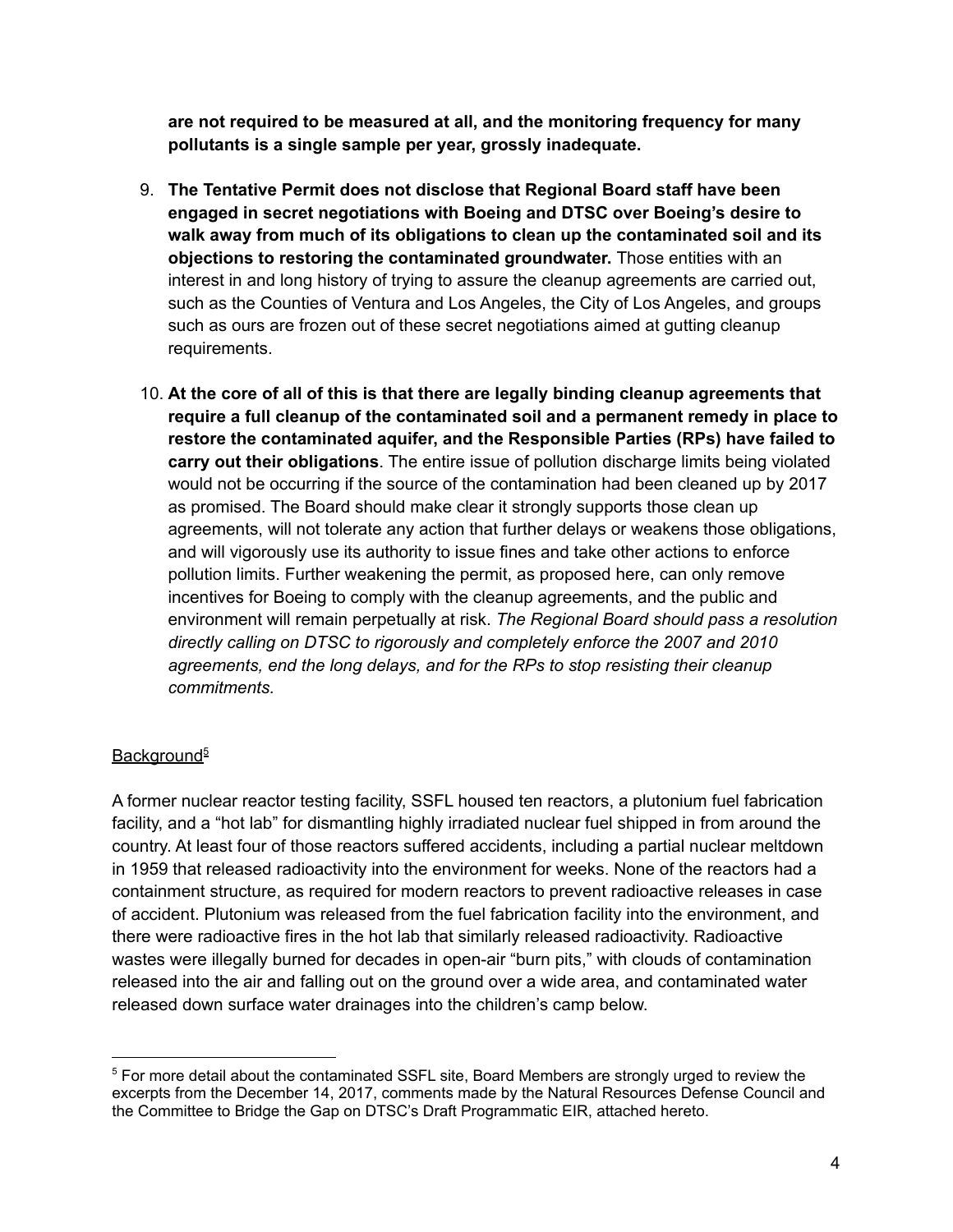SSFL was also used for decades to conduct approximately 30,000 rocket and nuclear missile tests, often using exotic and very toxic rocket fuels. Rocket engines after test firings were routinely flushed with TCE, a very toxic solvent, which was then allowed to percolate into soil and groundwater. Half a million gallons of TCE are estimated to be in the soil and groundwater. A witches' brew of other toxic chemicals also contaminates soil, groundwater and surface water, including PCBs, dioxins and furans, perchlorate (a very toxic solid rocket fuel component), VOCs, SVOCs, heavy metals, etc. For decades scores of barrels of toxic wastes were brought to a second open-air burnpit and ignited by firing at them with rifles, with huge toxic clouds rising high in the air and then falling out over the site and offsite as well.

SSFL consists of 2850 acres located on the Los Angeles/Ventura County line, in hills overlooking the West San Fernando Valley, Simi Valley, Westlake Village, and Thousand Oaks. Because it is elevated above the surrounding areas, contamination from SSFL migrates downhill to the neighboring communities. Of particular relevance to the matter before the Board, because SSFL is elevated above the surrounding communities, rainwater landing on the contaminated soil picks up the pollutants and carries them downstream in surface water runoff leaving the site.Groundwater at SSFL is also heavily contaminated, and the plume has already migrated offsite. More than 700,000 people live within ten miles of SSFL.

[Federally-funded](https://www.ssflpanel.org/previous-studies/) studies by the UCLA School of Public Health found significantly elevated death rates from cancers particularly sensitive to radiation and toxic chemicals among workers at the site associated with their exposures. A subsequent [study](https://www.ssflworkgroup.org/potential-for-offsite-exposures-associated-with-ssfl/) by UCLA found contamination from the site had migrated offsite at levels in excess of EPA levels of concern. An additional [study](https://www.ssflworkgroup.org/files/UofM-Rocketdyne-Epidemiologic-Study-Feb-2007-release.pdf) by the University of Michigan found a greater than 60% [increased](https://www.ssflworkgroup.org/files/LettertoSen.Simitian_041507.pdf) incidence of key [cancers](https://www.ssflworkgroup.org/files/LettertoSen.Simitian_041507.pdf) in the nearby community associated with their proximity to SSFL. Both of these research endeavors were also federally-funded.

60% of the surface runoff from SSFL leaves the site to the south via entry into Bell Creek, which recharges groundwater in the region and which drains into the LA River. Other contaminated surface water leaves SSFL via Dayton Creek, which also recharges groundwater basins and drains thereafter into the LA River. Astronomical concentrations of perchlorate (62,000 parts per million) were found in the Dayton Creek sediment in Dayton Canyon in 2005, 1.5 miles downstream from the SSFL boundary. Perchlorate contamination had previously been found at SSFL near where Dayton Creek originates and had also been found in surface water at that outfall.

Additionally, surface water leaves SSFL from a number of outfalls to the north, leading through the children's camp at Brandeis Bardin Camp Institute and from there into the Arroyo Simi, which then leads to the Calleguas Creek and eventually discharges into the ocean at Oxnard. The Arroyo Simi is the main waterway in Simi Valley, and contaminated water from SSFL that enters it from the surface drainages on the northern boundary of SSFL can percolate into Simi Valley groundwater. A [study](https://www.ssflpanel.org/files/Tabidian.pdf) by the late Dr. Ali Tabidian of Cal State Northridge had predicted that perchlorate leaving SSFL by surface runoff and entering the Arroyo Simi could result in perchlorate contamination in Simi groundwater, and numerous wells near the Arroyo Simi have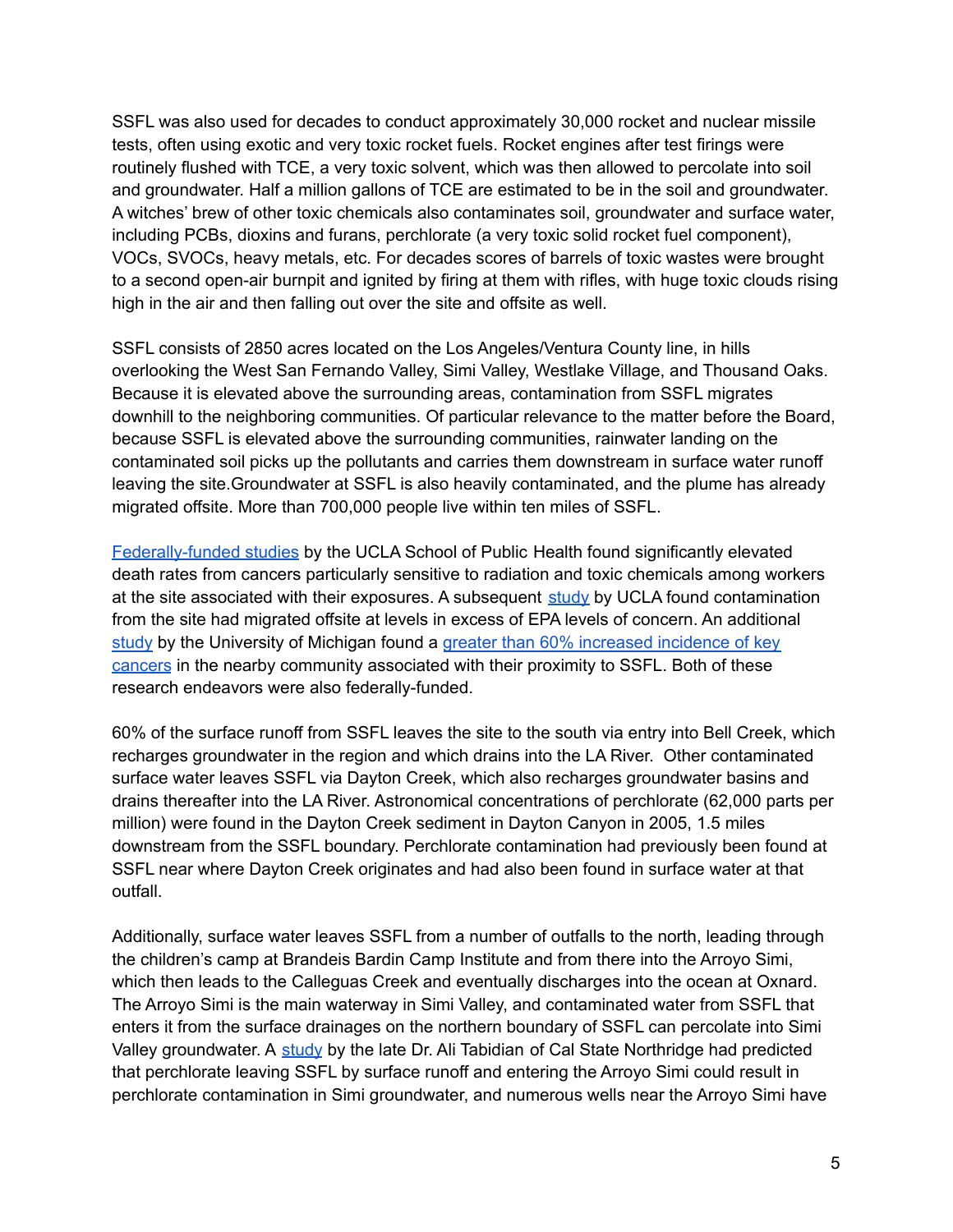been found to have perchlorate in them. A substantial portion of water used in Simi Valley comes from groundwater.

There are three "Responsible Parties" for the contamination at SSFL and its cleanup–the U.S. Department of Energy (DOE, successor to the Atomic Energy Commission), NASA, and the Boeing Company, which owns most of the site. In 2007, the three RPs executed a [Consent](https://www.dtsc-ssfl.com/files/lib_doe_area_iv/RMHF_Complex_Demo/DOE_Supporting_Documents/69378_2007_Consent_Order_for_Corrective_Action.pdf) Order for [Corrective](https://www.dtsc-ssfl.com/files/lib_doe_area_iv/RMHF_Complex_Demo/DOE_Supporting_Documents/69378_2007_Consent_Order_for_Corrective_Action.pdf) Action with the California Department of Toxic Substances Control (DTSC), which requires soil cleanup to be completed by 2017 and the permanent groundwater remedy to be in place by that time as well. In 2010, [DOE](https://www.dtsc-ssfl.com/files/lib_correspond/agreements/64791_SSFL_DOE_AOC_Final.pdf) and [NASA](https://www.dtsc-ssfl.com/files/lib_correspond/agreements/64789_SSFL_NASA_AOC_Final.pdf) entered into Administrative Orders on Consent (AOCs) with DTSC including radioactive contamination in the cleanup requirements, further refining them to be cleanup to background (restoration of the site to the condition it was in before they contaminated it), and maintaining the deadline of 2017.

However, since that time, all three RPs have strenuously resisted the obligations of the legally binding cleanup agreements and DTSC has failed to enforce them. We are five years beyond the deadline, and the required cleanup of soil has not only not been completed, it has not even begun.<sup>6</sup> [We note that the tentative permit grossly misstates the situation with regards the status of cleanup, asserting falsely that it "is progressing." (Fact Sheet p. F-34). It is highly inappropriate for Board staff to not put the Board Members on notice that the deadline for cleanup was 2017 and the required soil cleanup pursuant to those agreements has not even begun and is years away from starting.]

Eleven mayors, County Supervisors, and City Councilmembers wrote CalEPA expressing expressing concern about the failure to meet the deadlines in the 2007 and 2010 cleanup agreements and about reports of the secret negotiations between Boeing and DTSC (in which Board staff are also participating) that could further weaken and delay the cleanup. At the same time, Senator Padilla and four Congressmembers wrote to CalEPA expressing similar concerns. Both letters are attached.

The proposal to markedly weaken the NPDES permit would undercut efforts to get the promised cleanup back on track.

### A Failure of Transparency and Meaningful Opportunity for Public Review and Input

The email transmitting the "Request for Comments was sent in December 2021 by Bronwyn Kelly of the Board staff, and was addressed only to Steve Shestag of Boeing. It was not addressed to any of the concerned public groups; a few were cc'd. Since it was addressed to Shestag at Boeing, the subject line requesting comment on the draft permit appeared to be requesting that Boeing comment. The text of the email itself put no one from the public, who might by chance have been cc'd on it, on notice that there was a public comment solicitation,

<sup>&</sup>lt;sup>6</sup> There have been years ago a few "interim measures," e.g., the ISRA, but those were not the cleanup required by the Consent Order or AOCs and have resulted in a tiny fraction of the required cleanup being conducted.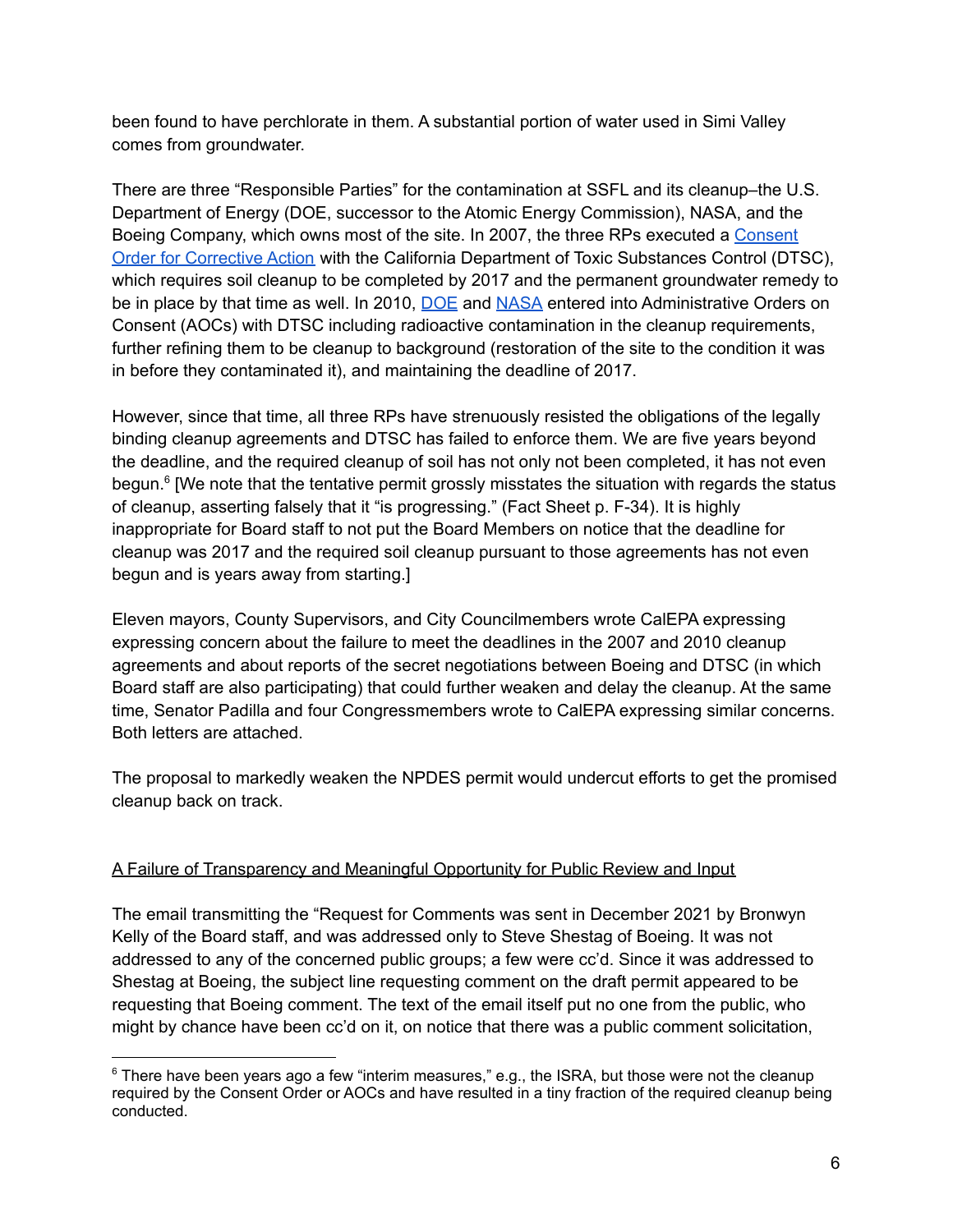deadline, hearing, or anything else involving public input. The message in the email, addressed as said above to Steve Shestag of Boeing, stated in its entirety:

Please find the attached correspondence from the California Regional Water Quality Control Board, Los Angeles Region (Los Angeles Water Board).

The Los Angeles Water Board Watershed Regulatory Section sends our correspondence with PDF format through email. If you are no longer a responsible party, nor interested in receiving correspondence regarding the subject facility, please kindly reply to this email and we'll remove you from the cc list. The attached document is in Adobe Acrobat PDF format. You can obtain an Acrobat Reader free of charge at

http://www.adobe.com/products/acrobat/readstep2.html

Even if the interested members of the public and organizations involved with SSFL had been among the cc's—and the vast majority were not—nothing from the email would put them on notice that it was other than what it said it was: a request to Boeing for it to comment on a draft permit. No email was sent out to the concerned public requesting their comments.

The letter says the only public notice was a posting on the Regional Board's website; but even that isn't public notice—the link provided is merely to a page that, in two lines apiece, lists two tentative waste discharge requirements and tentative permits, one of which is for Boeing.<sup>7</sup>

If one goes to the main Board webpage, there is no place with public notices soliciting comments. There is no way for the public to truly be informed, even if they checked the Board's webpage every two weeks for the last seven years, which is unreasonable to ask of them in any case.

No public meetings were held by Board staff in the community to alert them to the matter and solicit input from the public before the Board staff closed on the drafts; they only interacted with the polluter, Boeing.

Furthermore, the comment period identified in the December letter put most of the time for the public—even if they magically got notice—over the holidays. This does not seem to be an accident, for precisely the same thing happened the last time the Boeing permit was up for consideration. <sup>8</sup> The four business day extension that was granted when a key group concerned with SSFL complained is grossly insufficient.

The staff apparently met or otherwise interacted secretly with Boeing over a period of two years to allow Boeing to privately push for the weakening of the permit and for the staff to accept, it

<sup>7</sup> [https://www.waterboards.ca.gov/losangeles/board\\_decisions/tentative\\_orders/#1](https://www.waterboards.ca.gov/losangeles/board_decisions/tentative_orders/#1)

<sup>&</sup>lt;sup>8</sup> In 2014, the Board staff sent the request for comments to Boeing with a "public notice" in December, with comments due January 8, 2015.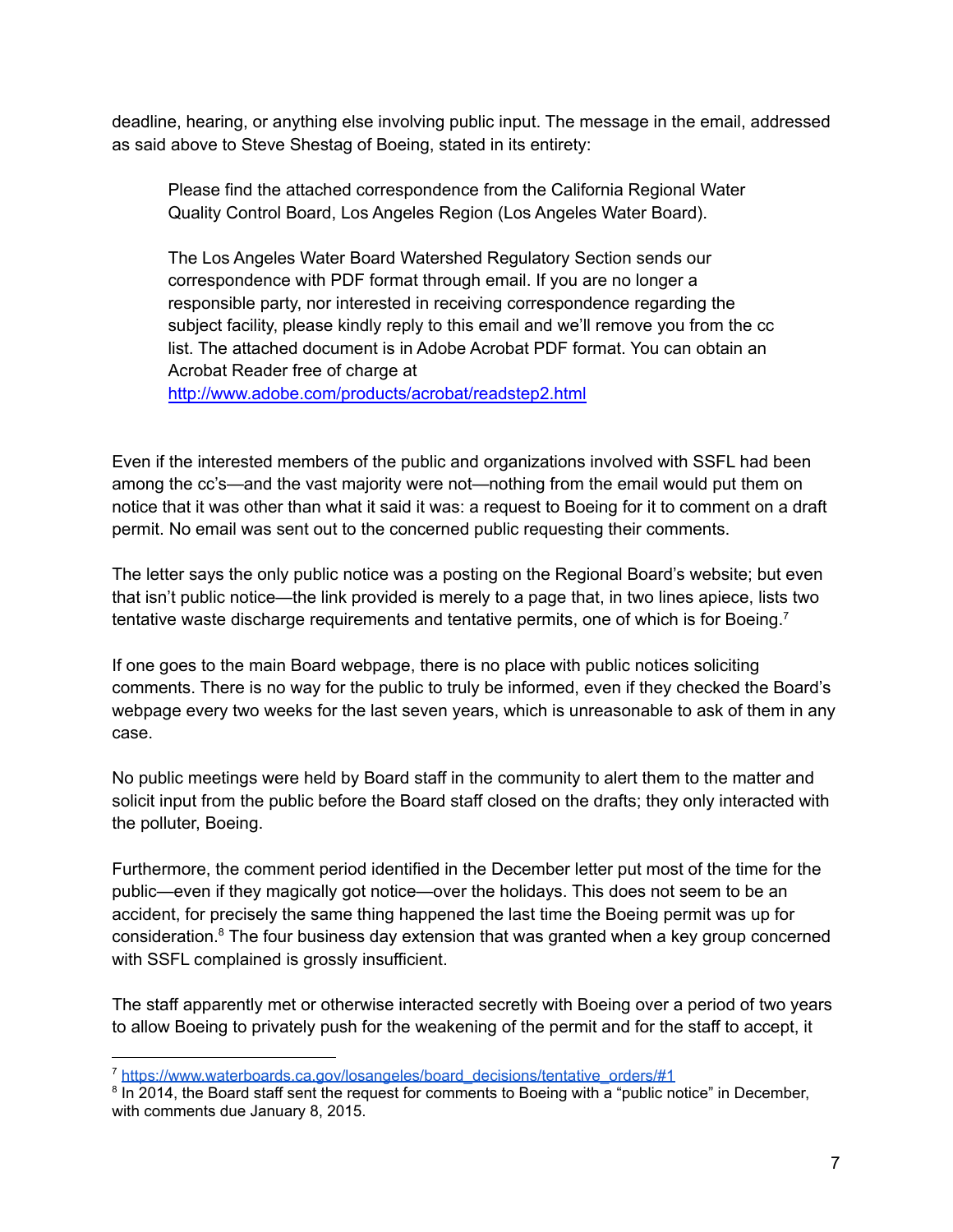appears, virtually every weakening Boeing proposed. The affected public was excluded from those discussions, and then, after the deal had already been struck between the Board staff and Boeing, received almost no public notice, with the comment period occurring primarily over the holidays. The appearance this conduct suggests is troubling.

LA Water Board staff have, alas, appeared to work hard to prevent transparency, genuine public notice, and a real opportunity for involvement and meaningful review and comment.

# Failure to Timely Provide the Public—Or the Board—Identification of the Major Proposed Changes in the Permit and the Reasonable Potential Analyses Upon Which They are Based

Even if members of the public were to miraculously learn of the tentative permit and somehow, over the holidays, be able to review the lengthy document and appendices, the Board staff did not include an identification of the major changes proposed—and they are major. Neither the public nor the Board itself would be readily able to ascertain the extent of the gutting of the already weak permit, because the changes were not called out in a document identifying them.<sup>9</sup>

Only after receiving a request from a member of the public did Board staff, on January 5, produce a summary of the proposed changes to the permit. But despite a request for extension of the public comment period (in part due to having it occur largely over the holidays), the Board staff only extended the comment period by four business days, to January 18, giving little time to review the proposed changes, even if the public were made aware of the new document.

Similarly, the tentative permit relies heavily upon a troubling Reasonable Potential Analysis that wasn't made public with the tentative permit, but only summarized therein. Only when individuals requested access were those individuals provided it, but not the public generally; and again, the deadline for comments remains just a few days after those documents were released to requesters.

<sup>9</sup> There is, buried deep in an Appendix, more than 100 pages into the overall document, a table with some changes to (weakening of) numeric limits followed by an (unconvincing) effort to explain away why the weakening does not violate the anti-degradation and anti-backsliding requirements of law. But changes to benchmarks are not identified, nor other changes to the permit. No decision-maker such as the Board Members, nor members of affected public, would be put on sufficient notice thus of the significant changes proposed.